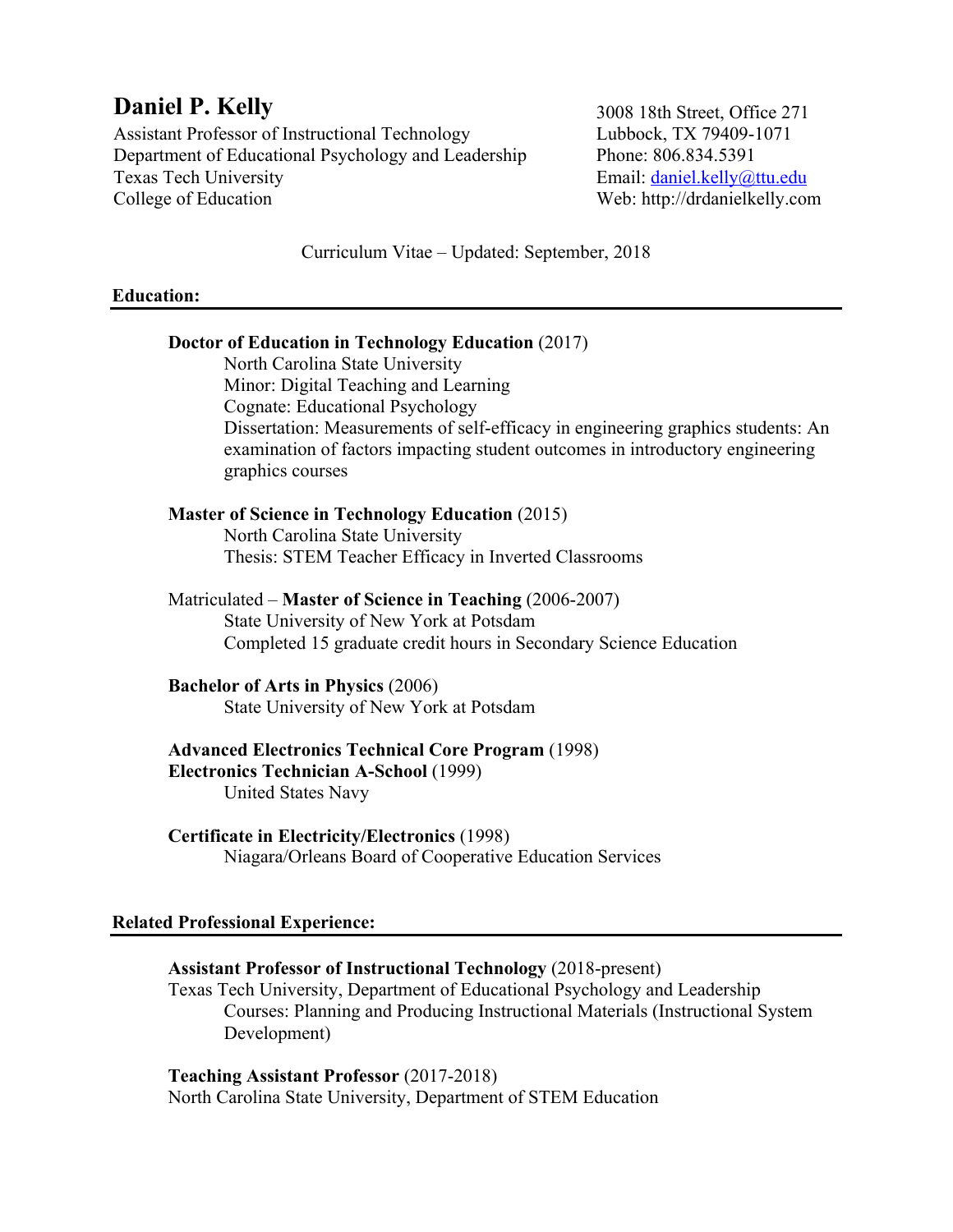Courses: Engineering Graphics, Web Development, Electronics, Engineering, Design, Emerging Issues in Technology Education, and Robotics, University Supervisor for Technology Education student teachers

## **Program Director** (2017-2018)

Virginia Polytechnic Institute and State University, School of Education NSF Funded Project: Active Learning Modules to Support Problem-Based Learning: Effects on Engineering Retention and Academic Outcomes of At-Risk **Students** 

## **Graduate Teaching Assistant** (2016-2017)

North Carolina State University, Department of STEM Education Instructor of Record

> Courses: Engineering Graphics, Web Development, Research & Development in Technology Education, University Supervisor for Technology Education student teachers

## **National Teacher Effectiveness Coach** (2016-2017)

International Technology and Engineering Educators Association (ITEEA)

### **Graduate Research Assistant** (2015-2016)

North Carolina State University, Department of STEM Education NSF Funded Project: Transforming Teaching through Implementing Inquiry

#### **Instructor** (2016)

Technology Training Solutions, North Carolina State University Course: 3D Printing and Additive Manufacturing

#### **Graduate Teaching Assistant** (2015)

North Carolina State University, Department of STEM Education Courses: Desktop Publishing/Imaging Technology and Concepts of Website Development

## **Teacher** (2015)

Riverside High School, Durham, NC Courses: Technology, Engineering, and Design

## **Teacher** (2013-2015)

Franklin Academy Charter School, Wake Forest, NC Project Lead the Way (PLTW) District Delegate Courses: Science of Technology, Robotics, Digital and Emerging Technology, and Mathematics and English Language Arts Enrichment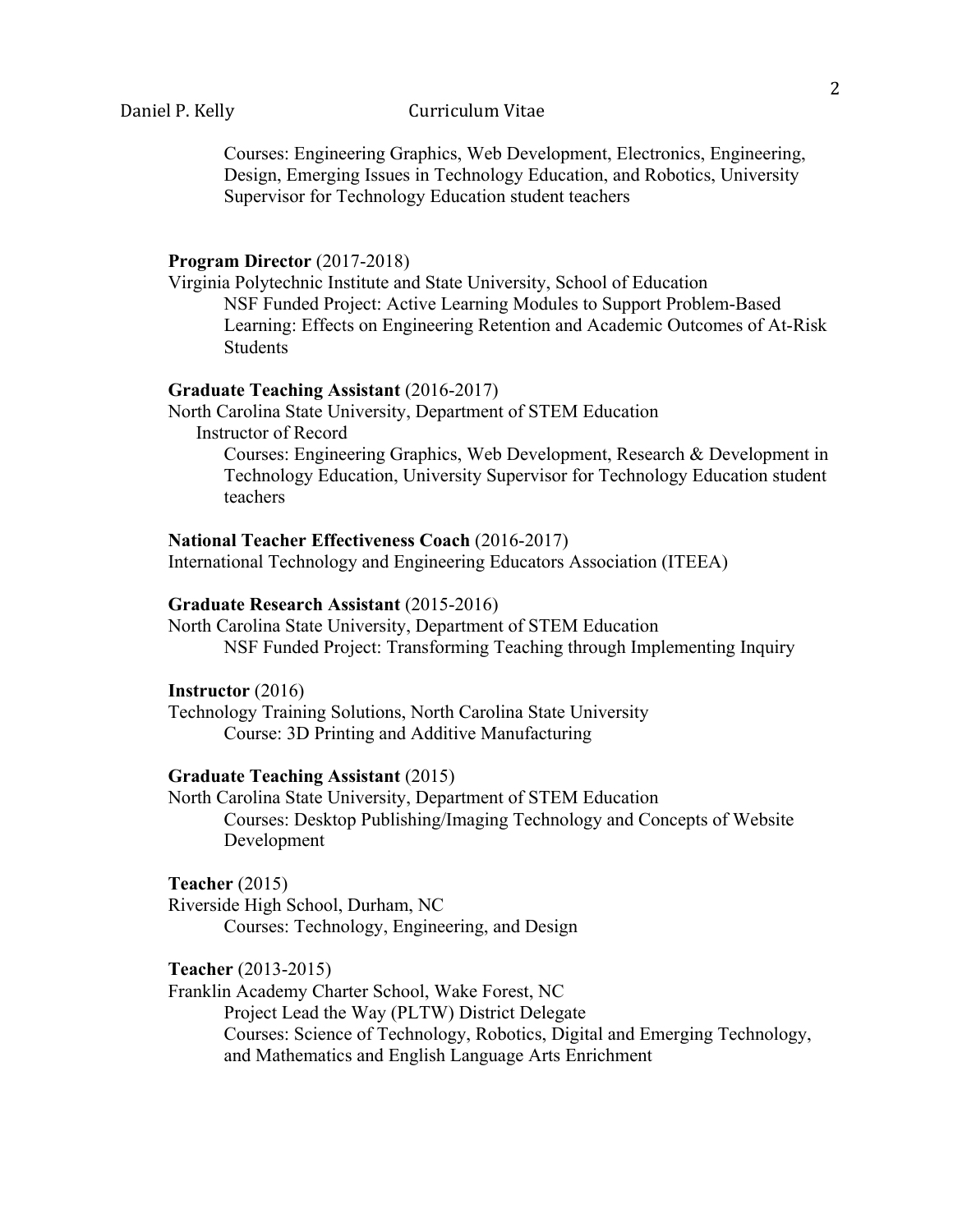# **Teacher** (2011-2013)

Neal Middle School, Durham, NC STEM Education Department Chair School Improvement and Leadership Team Member Courses: Project Lead the Way (PLTW), Electronics, Automation and Robotics, Design and Modeling, Energy and the Environment, Science

#### **Research Assistant** (2014-2015)

North Carolina State University, Department of STEM Education Project: Creativity in Engineering Education

#### **Research Assistant** (2013)

North Carolina State University, Department of STEM Education Project: Electronics Literacy

## **Publications:**

## **Refereed Journal Articles:**

- Denson, C.D., **Kelly, D.P.,** & Clark, A.C. (2018). Developing an instrument to measure student self-efficacy as it relates to 3D modeling. *Engineering Graphics Design Journal, 88*(1).
- Ernst, J. V., Williams, T. O., Clark, A.C., **Kelly, D. P.,** & Sutton, K. (2017). K-12 STEM educator autonomy: An investigation of school influence and classroom control. *Journal of STEM Education: Innovations and Research, 18*(5), 5-9.
- **Kelly, D.P.** & Denson, C.D. (2017). STEM teacher efficacy in flipped classrooms. *Journal of STEM Education: Innovations and Research, 18*(4), 43-50.
- Ernst, J.V., Williams, T.O., **Kelly, D.P.,** & Clark, A.C. (2017). Factors of spatial visualization: An analysis of the PSVT:R. *Engineering Design Graphics Journal, 81*(1), 1-10.
- **Kelly, D.P.** & Rutherford, T. (2017). Khan Academy as supplemental instruction: A controlled study of a computer-based mathematics intervention. *Journal of Computer Assisted Learning, 18*(4), 70-77.
- Sutton, K.G., Busby, J.R., & **Kelly, D.P.** (2016). Multicopter design challenge: Design, fly, and learn. *Technology and Engineering Teacher, 76*(2), 8-12.
- **Kelly, D.P.** (2015). Overcoming barriers to classroom technology integration. *Educational Technology, 55*(2), 40-43*.*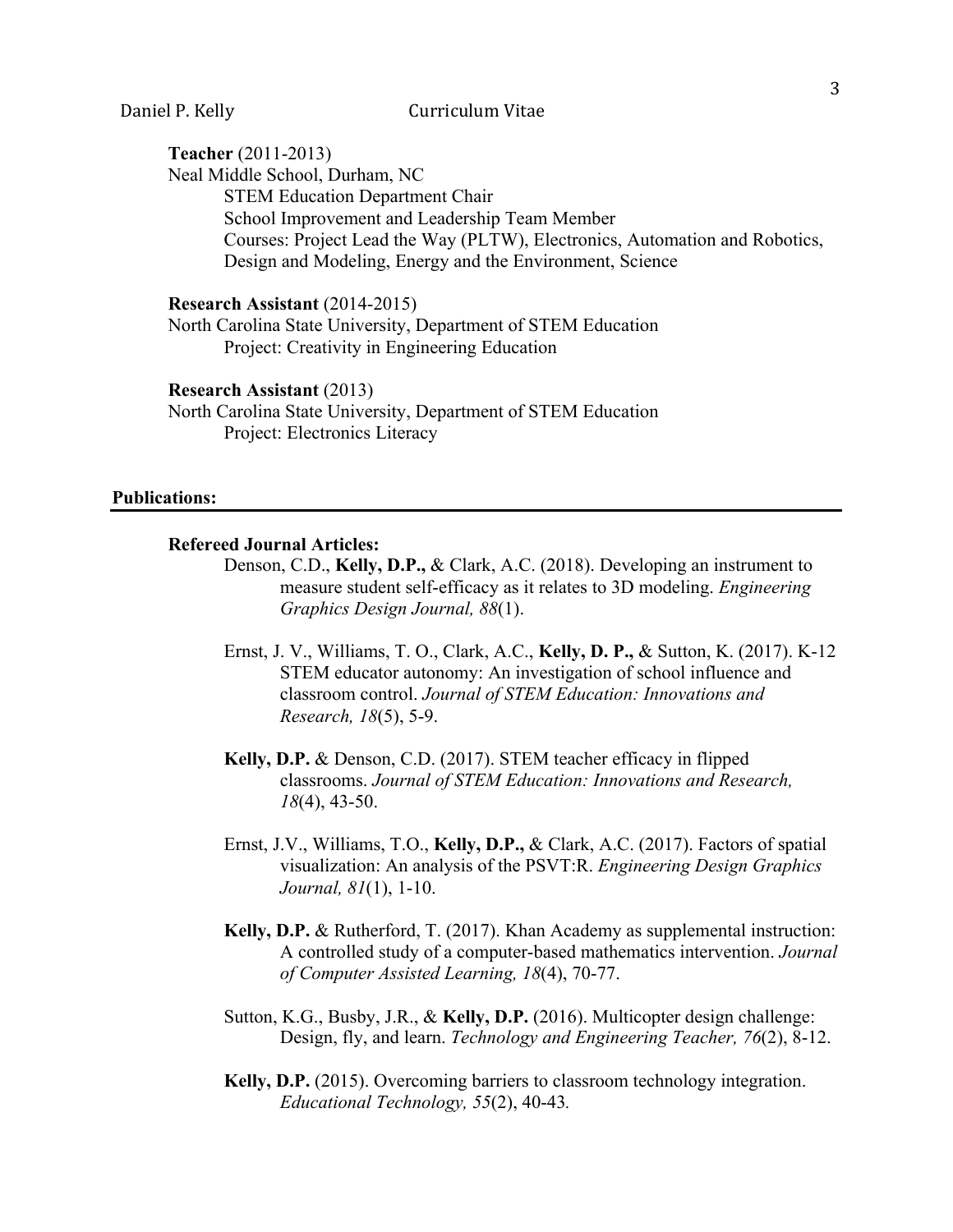#### **Invited Journal Articles:**

- Branoff, T., Ernst, J. V., Clark, A. C., **Kelly, D.P.**, & DeLuca, V. W. (In Press, 2019). Initial student evaluation. *Technology and Engineering Teacher.*
- Segedin, L., Fahrer, N., Ernst, J. V., Clark, A. C., **Kelly, D.P.**, & DeLuca, V. W. (In Press, 2019). Adapting instruction. *Technology and Engineering Teacher.*
- Steffern, V., Furse, B., Ernst, J. V., Clark, A. C., **Kelly, D.P.**, & DeLuca, V. W. (In Press, 2019). School and community. *Technology and Engineering Teacher.*
- Walton, M., Ernst, J. V., Clark, A. C., **Kelly, D.P.**, & DeLuca, V. W. (In Press, 2019). Lab and class management. *Technology and Engineering Teacher.*
- Buelin, J., Ernst, J. V., Clark, A. C., **Kelly, D.P.**, & DeLuca, V. W. (In Press, 2018). Formative evaluation techniques. *Technology and Engineering Teacher.*
- Busby, J., Ernst, J. V., Clark, A. C., **Kelly, D.P.**, & DeLuca, V. W. (In Press, 2018). Professional organizations. *Technology and Engineering Teacher*.
- Colelli, R., Harrison, H., Ernst, J. V., Clark, A. C., **Kelly, D.P.**, & DeLuca, V. W. (In Press, 2018). Student organizations. *Technology and Engineering Teacher*.
- Daugherty, J., Ernst, J. V., Clark, A. C., **Kelly, D.P.**, & DeLuca, V. W. (2018). Classroom quality. *Technology and Engineering Teacher, 78*(1), 32-33.
- **Kelly, D.P.**, Sabet, A., & Galloway, C. (2018). Technological literacy through service learning and Go Baby Go!. *Technology and Engineering Teacher, 78*(1), 8-13.
- Brown, J., Ernst, J. V., Clark, A. C., DeLuca, V. W., & **Kelly, D.P.** (2017). Working with special populations. *Technology and Engineering Teacher, 77*(8), 10-13.
- Blue, C., Mupinga, D., Ernst, J. V., Clark, A. C., DeLuca, V. W., & **Kelly, D.P.** (2018). Multiculturalism in the classroom. *Technology and Engineering Teacher, 77*(7), 25-31.
- Luna, E., Ernst, J. V., Clark, A. C., DeLuca, V. W., & **Kelly, D.P.** (2018). Enhancing classroom creativity. *Technology and Engineering Teacher, 77*(6), 26-31.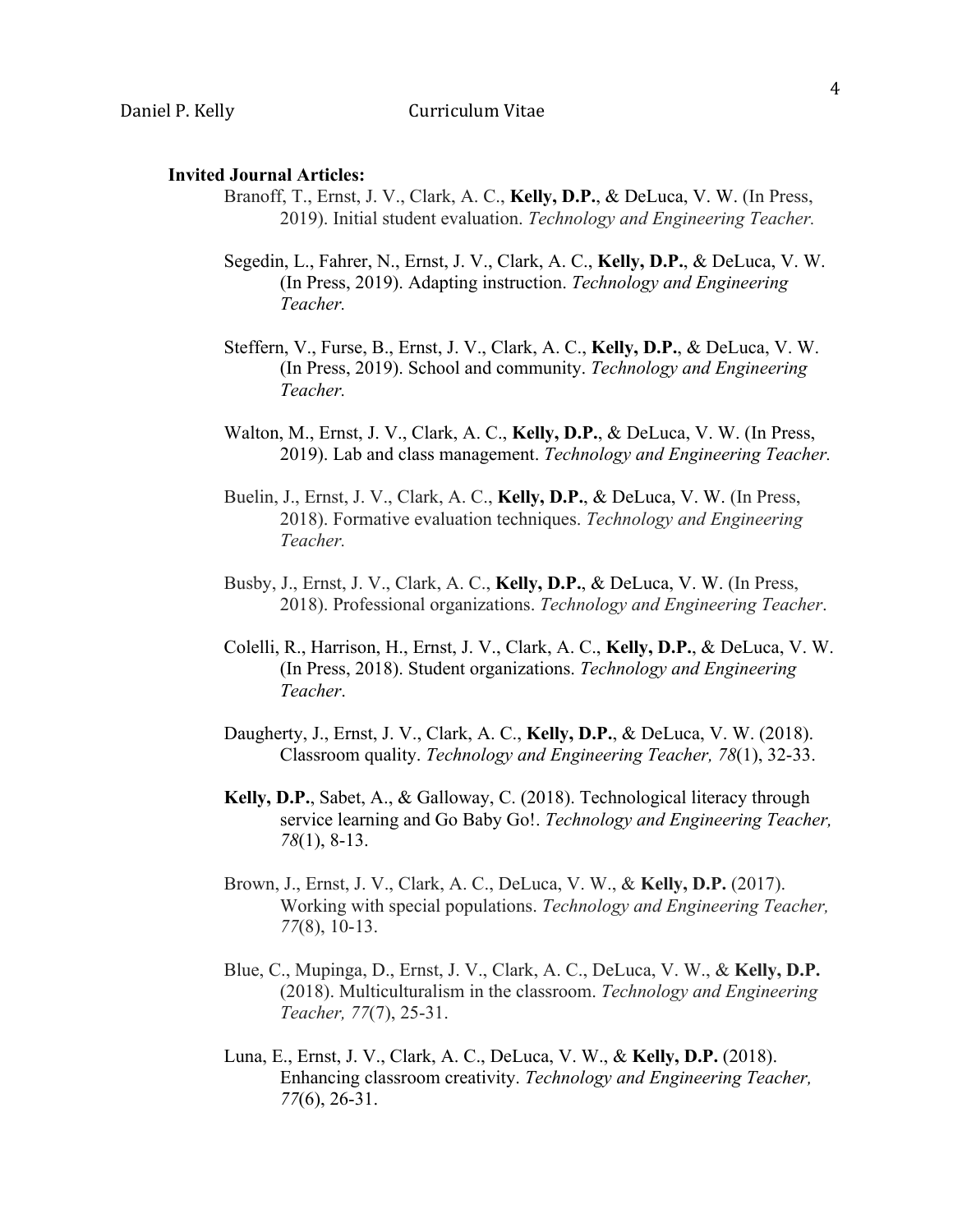- Lipscomb, K. & Nato, S., Ernst, J. V., Clark, A. C., DeLuca, V. W., & **Kelly, D.P.** (2018). Implementing learning activities. *Technology and Engineering Teacher, 77*(5), 14-19.
- Ridgeway, J., Ernst, J. V., Clark, A. C., DeLuca, V. W., & **Kelly, D.P.** (2017). Designing standards-based STEM. *Technology and Engineering Teacher, 77*(4), 30-35.
- Segedin, L. & Bottomley, L., Ernst, J. V., Clark, A. C., DeLuca, V. W., & **Kelly, D.P.** (2017). Engaging females in STEM. *Technology and Engineering Teacher, 77*(3), 29-31.
- Hart, N., Ernst, J. V., Clark, A. C., DeLuca, V. W., & **Kelly, D.P.** (2017). Best practices. *Technology and Engineering Teacher, 77*(2), 30-34.
- Brown, R., Ernst, J. V., Clark, A. C., DeLuca, V.W., & **Kelly, D.P.** (2017). STEM curricula. *Technology and Engineering Teacher, 77*(1), 26-29.

#### **Manuscripts under Review or Revision:**

#### **Refereed Proceedings:**

- Ernst, J.V., Glimcher, S., **Kelly, D.P.,** & Clark, A.C. (2016). Active learning module development for at-risk learners in engineering graphics. Published proceedings of the *American Society of Engineering Education Annual Conference and Exposition*, Salt Lake City, UT, Paper #21548.
- **Kelly, D.P.** & Kelly, D.L. (2018). Toward an understanding of dysgraphia as a barrier to STEM-related careers. Published proceedings of the *36th International Pupils' Attitudes Towards Technology Conference*, Athlone Institute of Technology, Co. Westmeath, Ireland, *36*, 417-422.
- Ernst, J.V., Clark, A.C. & **Kelly, D.P.** (2018). Introduction to engineering design graphics project supporting problem-based learning for students at-risk. Published proceedings of the *Engineering Design Graphics Division of the American Society of Engineering Education's 72nd Midyear Conference*, Montego Bay, Jamaica, *72*, 118-122.
- Denson, C.D., & **Kelly, D.P.** (2018). Using exploratory factor analysis to build a self-efficacy scale for three-dimensional modeling. Published proceedings of the *Engineering Design Graphics Division of the American Society of Engineering Education's 72nd Midyear Conference*, Montego Bay, Jamaica, *72*, 29-35.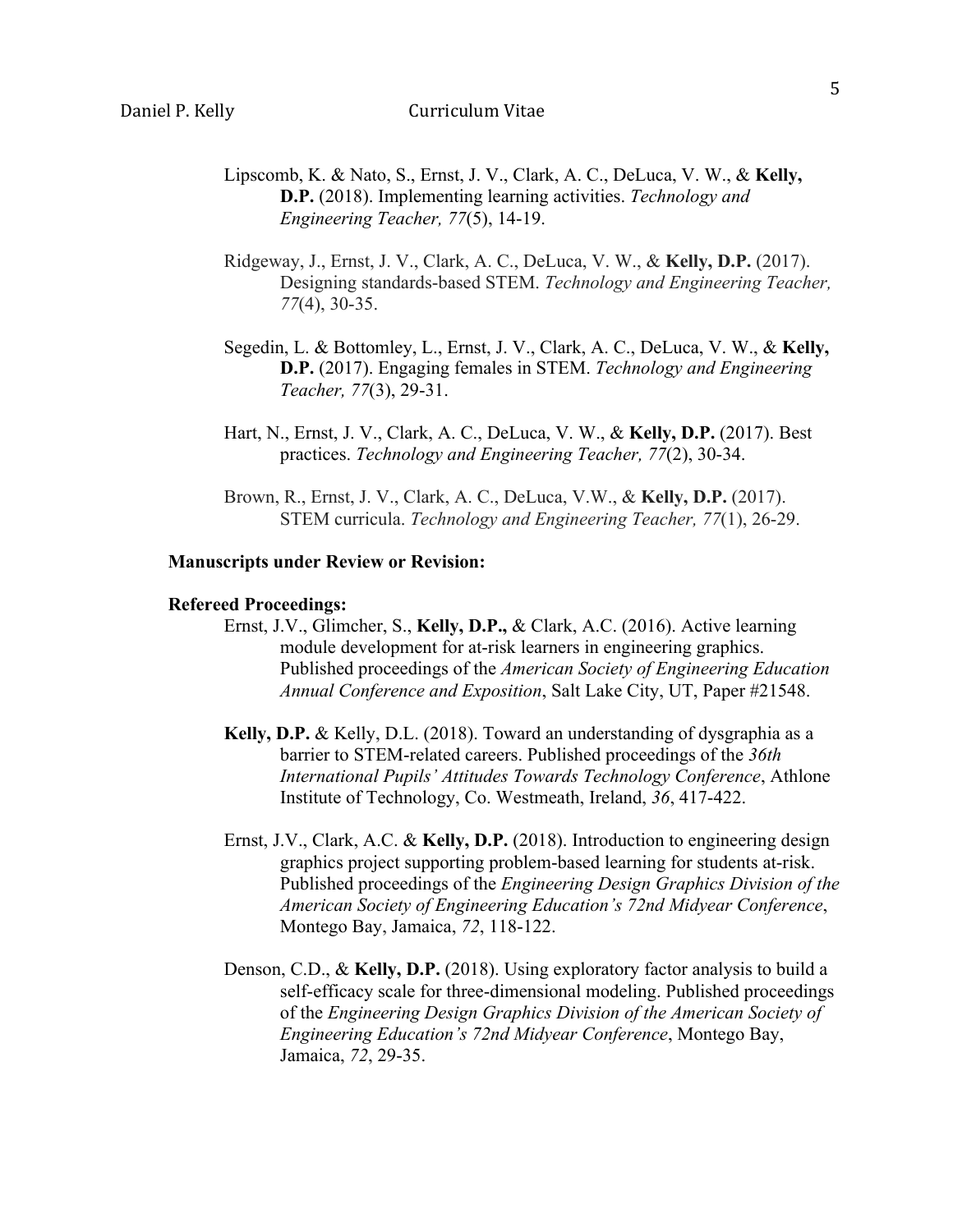- Williams, T.O., Ernst, J.V., Clark, A.C., & **Kelly, D.P.** (2018). Using confirmatory factor analysis and model respecification to reproduce a onefactor model of the PSVT:R. Published proceedings of the *Engineering Design Graphics Division of the American Society of Engineering Education's 72nd Midyear Conference*, Montego Bay, Jamaica, *72*, 78-81.
- **Kelly, D.P.,** Ernst, J.V., & Clark, A.C. (2017). Hidden STEM: Identifying meaningful STEM career paths for underrepresented students. Published proceedings of the *2017 International Education Conference*, Stockholm, Sweden, *324,* 1-6.
- **Kelly, D.P.,** Sutton, K.G., & Clark, A.C. (2016). A "new" visualization assessment for engineering graphics courses. Published proceedings of the *Engineering Design Graphics Division of the American Society of Engineering Education's 71st Midyear Conference*, Nashua, NH, *71*, 1-5.
- Clark, A.C., **Kelly, D.P.,** Fahrer, N.E., & Ernst, J.V. (2016). An examination of three assessment models of the PVST:R. Published proceedings of the *Engineering Design Graphics Division of the American Society of Engineering Education Midyear Conference*, Nashua, NH, *71*, 1-5.
- **Kelly, D.P.,** Clark, A.C., Ernst, J.V., & Sutton, K.G. (2016). Flipped instruction in engineering graphics courses: Current landscape and preliminary study results of instructors' perceptions. Published proceedings of the *American Society of Engineering Education Annual Conference and Exposition*, New Orleans, LA, Paper #15738.
- Ernst, J.V., Williams, T.O., Clark, A.C., & **Kelly, D.P.** (2016). Psychometric properties of the PSVT:R outcome measure: A preliminary study of introductory engineering design graphics. Published proceedings of the *Engineering Design Graphics Division of the American Society of Engineering Education Midyear Conference,* Daytona Beach, FL, *70*, 10- 15.
- **Kelly, D.P.,** Clark, A.C., & Ernst, J.V. (2016). A model for engineering and technology teacher education professional development. Published proceedings of the *2016 International Education Conference*, Venice, Italy, *286*, 1-4.

#### **Books:**

**Kelly, D.P.** (2014). Falling down: A teenager's true story of redemption. Durham, NC: Author.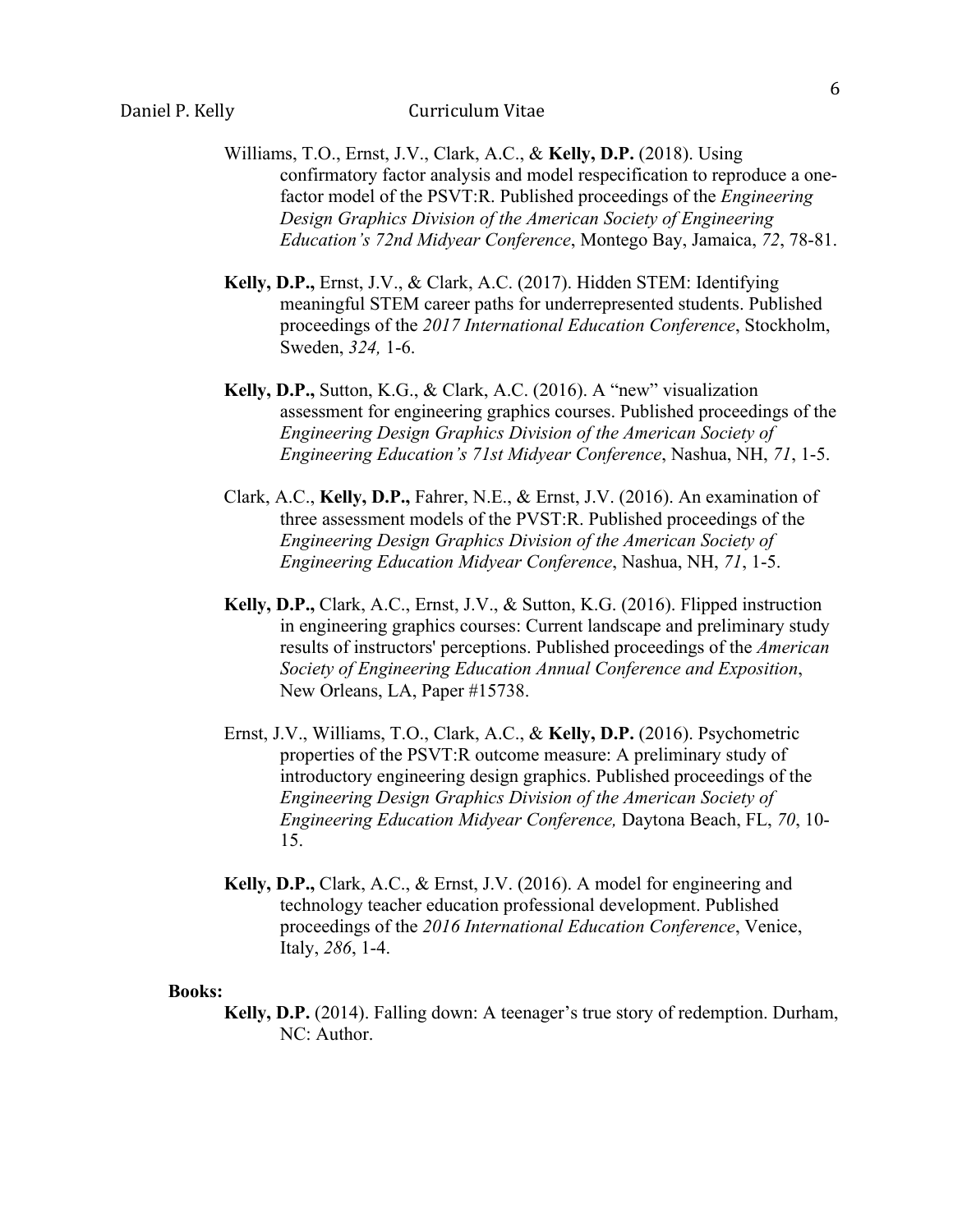#### **Presentations:**

## **International Conferences:**

- **Kelly, D.P.** & Kelly, D.L. (June, 2018). Toward an Understanding of Dysgraphia as a Barrier to STEM-Related Careers. Paper presentation at the 36th International Pupils' Attitudes Towards Technology Conference, Athlone Institute of Technology, Co. Westmeath, Ireland.
- Ernst, J.V., Clark, A.C. & **Kelly, D.P.** (January, 2018). Introduction to engineering design graphics project supporting problem-based learning for students at-risk. Paper presentation at the American Society for Engineering Education (ASEE) Engineering Design Graphics Division (EDGD) 72nd Midyear Conference, Montego Bay, Jamaica.
- Denson, C.D., & **Kelly, D.P.** (January, 2018). Using exploratory factor analysis to build a self-efficacy scale for three-dimensional modeling. Paper presentation at the American Society for Engineering Education (ASEE) Engineering Design Graphics Division (EDGD) 72nd Midyear Conference, Montego Bay, Jamaica.
- Williams, T.O., Ernst, J.V., Clark, A.C., & **Kelly, D.P.** (January, 2018). Using confirmatory factor analysis and model respecification to reproduce a onefactor model of the PSVT:R. Paper presentation at the American Society for Engineering Education (ASEE) Engineering Design Graphics Division (EDGD) 72nd Midyear Conference, Montego Bay, Jamaica.
- **Kelly, D.P.,** Ernst, J.V., & Clark, A.C. (June, 2017). Hidden STEM: Identifying meaningful STEM career paths for underrepresented students. Paper presented at the 2017 International Education Conference, Stockholm, Sweden.
- Ernst, J.V., **Kelly, D.P., &** Clark, A.C. (June, 2016). A model for engineering and technology teacher education professional development. Paper presented at the 2016 International Education Conference, Venice, Italy.

#### **National and Regional Conferences:**

- **Kelly, D.P.** (April, 2018). Stop complaining about millennials in the classroom! International Technology and Engineering Educators Association (ITEEA) Annual Conference, Atlanta, GA.
- **Kelly, D.P.,** Ernst, J.V., & Clark, A.C. (April, 2018) Learning modules for at-risk graphics students. Council on Technology and Engineering Teacher Education (CTETE), Atlanta, GA.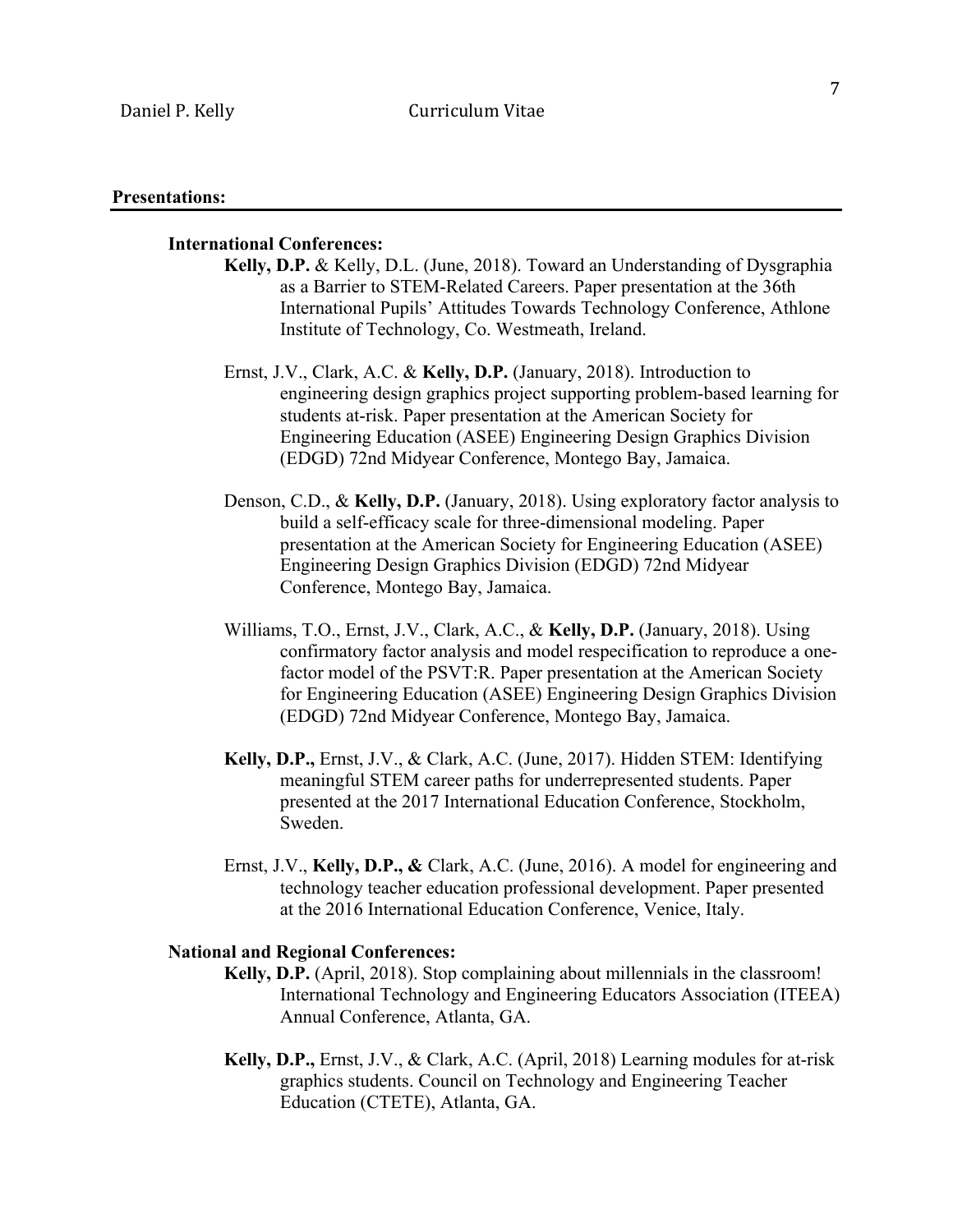- **Kelly, D.P.** (October, 2017). Addressing the gender gap in engineering graphics: trends, self-efficacy, and academic outcomes. Southeastern Technology Education Annual Conference, Raleigh, NC.
- **Kelly, D.P.,** Autry, B.D., & Kelly, D.L. (October, 2017). Engaging at-risk students in STEM education. Southeastern Technology Education Annual Conference, Raleigh, NC.
- **Kelly, D.P.,** Sutton, K.G., Clark, A.C., & Fahrer, N.E. (November, 2016). Spatial visualization and STEM educational attainment and persistence: Rationale and assessment. Southeastern Technology Education Annual Conference, Virginia Beach, VA.
- **Kelly, D.P.** (March, 2017). Measurements of self-efficacy in engineering graphics students: An examination of factors impacting student outcomes in an introductory engineering graphics course. Poster presented at the 12th Annual Graduate Student Research Symposium at North Carolina State University, Raleigh, NC.
- **Kelly, D.P.,** Sutton, K.G., Clark, A.C., & Fahrer, N.E. (November, 2016). Spatial visualization and STEM educational attainment and persistence: Rationale and assessment. Southeastern Technology Education Annual Conference, Virginia Beach, VA.
- **Kelly, D.P.,** Sutton, K.G., & Clark, A.C. (October, 2016). A "new" visualization assessment for engineering graphics courses. Paper presentation at the American Society for Engineering Education (ASEE) Engineering Design Graphics Division (EDGD) 71st Midyear Conference, Nashua, NH.
- Clark, A.C., **Kelly, D.P.,** Fahrer, N.E., & Ernst, J.V. (October, 2016). An examination of three assessment models of the PVST:R. Paper presentation at the American Society for Engineering Education (ASEE) Engineering Design Graphics Division (EDGD) 71st Midyear Conference, Nashua, NH.
- Bowers. S., Ernst, J.V., **Kelly, D.P.,** & Clark, A.C. (July, 2016). Building teachers' STEM practices. 5th annual STEM Forum & Expo, Denver, CO.
- **Kelly, D.P.,** Clark, A.C., Ernst, J.V., & Sutton, K.G. (June, 2016). Flipped instruction in engineering graphics courses: Current landscape and preliminary study results of instructors' perceptions. Paper presented at the American Society for Engineering Education Annual Conference and Exposition, New Orleans, LA, Session W218.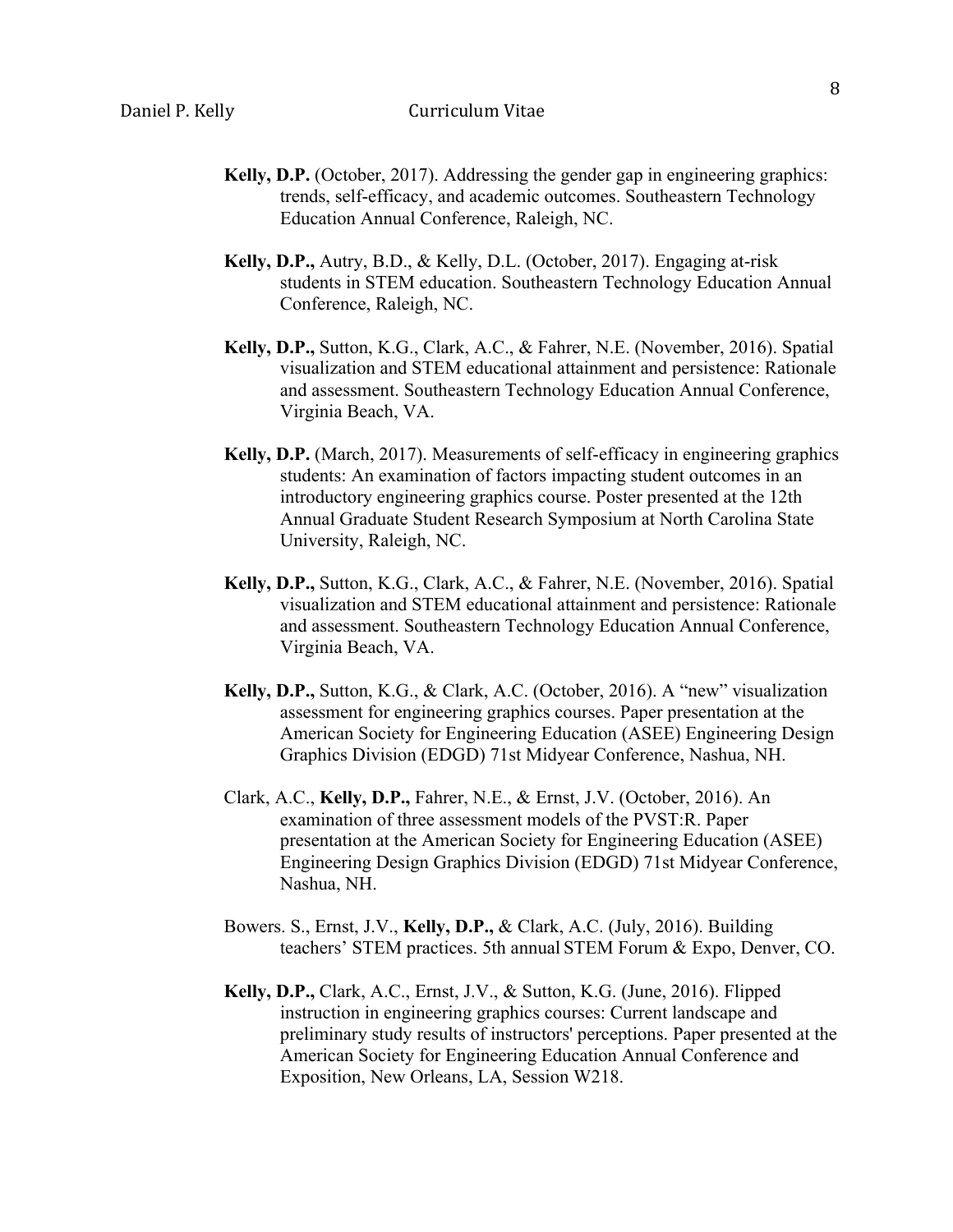- **Kelly, D.P. &** Fahrer, N.E. (April, 2016). Flipping an undergraduate engineering graphics communication course: Research goals and design. Poster presentation at the STEM Education Research Symposium, North Carolina State University, Raleigh, NC.
- Clark, A.C., Ernst, J.V., & **Kelly, D.P.** (March, 2016). Online professional development for technology/engineering education teachers. International Technology and Engineering Educators Association (ITEEA) Annual Conference, Washington, D.C.
- **Kelly, D.P.** (March, 2016). Integrative STEM education: A catalyst for bringing STEM to life! – What is PBL and should we care? Panel presentation at the International Technology and Engineering Educators Association (ITEEA) Annual Conference, Washington, D.C.
- Carter, C., Coates, T., Welker, M, & **Kelly, D.P.** (March, 2016). 3D printing is changing the way we think. – 3D printing: Beyond the "cool factor." Panel presentation at the International Technology and Engineering Educators Association (ITEEA) Annual Conference, Washington, D.C.
- Ernst, J.V., Williams, T.O., Clark, A.C., & **Kelly, D.P.** (January, 2016). Psychometric properties of the PSVT:R outcome measure: A preliminary study of introductory engineering design graphics. Paper presentation at the American Society for Engineering Education (ASEE) Engineering Design Graphics Division (EDGD) 70th Midyear Conference, Daytona Beach, FL.
- **Kelly, D.P.** (December, 2015). The continuing role of vocational education in 21st century schools: A case study. Poster presentation at the Graduate Student Poster Session, North Carolina State University, Raleigh, NC
- **Kelly, D.P.** (November, 2015). STEM teacher Efficacy in inverted classrooms. Mississippi Valley Technology Teachers Education Annual Conference/Southeastern Technology Education Annual Conference, Nashville, TN.
- **Kelly, D.P.**, Sutton, K.G., Clark, A.C., & Ernst, J.V. (November, 2015). Flipped instruction for technology and engineering educators. Mississippi Valley Technology Teachers Education Annual Conference/Southeastern Technology Education Annual Conference, Nashville, TN.
- **Kelly, D.P.** (March, 2015). STEM teacher efficacy in flipped classrooms. Research Roundtable: Council on Technology and Engineering Teacher Education (CTETE), Milwaukee, WI.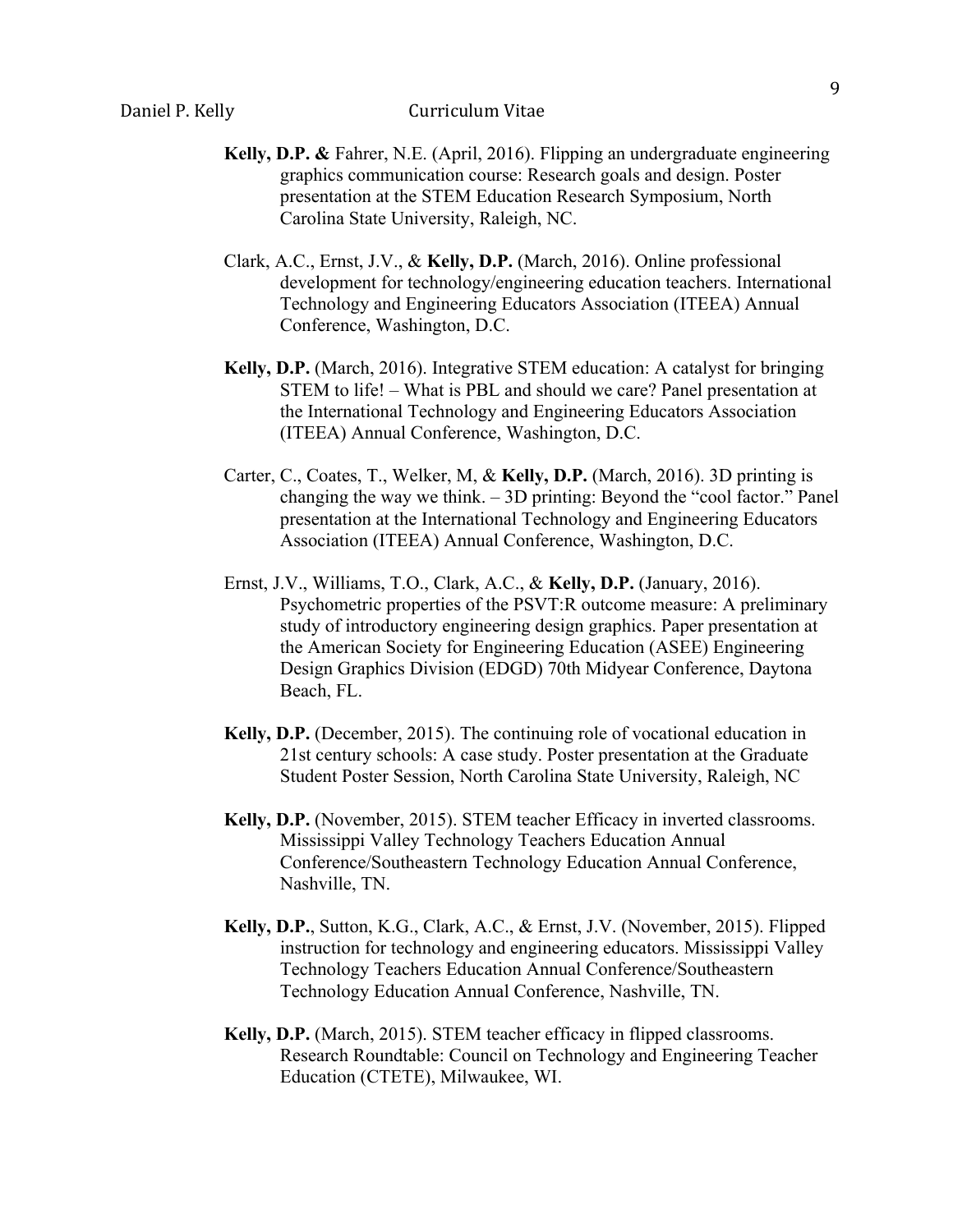- **Kelly, D.P.** (March, 2015). Overcoming barriers to classroom technology integration. International Technology and Engineering Educators Association (ITEEA) Annual Conference, Milwaukee, WI.
- **Kelly, D.P.** (March, 2015). STEM teacher efficacy in inverted classrooms. Poster presentation at the STEM Education Research Symposium, North Carolina State University, Raleigh, NC.
- **Kelly, D.P.** (March, 2015). Overcoming barriers to classroom technology integration. International Technology and Engineering Educators Association (ITEEA) Annual Conference, Milwaukee, WI.
- **Kelly, D.P.** (November, 2014). Overcoming barriers to classroom technology integration. Teaching and Learning with the iPad, Raleigh, NC.
- **Kelly, D.P.** (October, 2014). Overcoming barriers to classroom technology integration. Luddy Education Conference, Wake Forest, NC.

## **Service and Outreach Presentations:**

- **Kelly, D.P.**, Taylor, P., & Taylor, T. (September, 2017). Working with students in foster care. Pre-Service Teacher Professional Development Workshop at North Carolina State University, Raleigh, NC.
- **Kelly, D.P.** (July, 2017). Millennials and technology in the classroom. Beginning Teacher Institute at North Carolina State University, Raleigh, NC.
- **Kelly, D.P.** (March, 2016). Choosing appropriate technology for the 21st century classroom. North Carolina Science Teachers Association, Raleigh, NC.

## **Grant and External Funding:**

- **Kelly, D.P.**, Clark, A.C., Ernst, J.V., Blanchard, M.R., & Peterson, B. (In Review). *Connecting STEM - My College Mentor: The Development of an E-Mentoring Model Linking Rural Middle School Students to University STEM Mentors*. ITEST Strategies, National Science Foundation, \$1,199,625/3 years. Principal Investigator.
- Rutherford, T., **Kelly, D. P.**, Hite, R., Walkowiak, T., & Jhala, A. (In Review). *Integrating Computational Thinking in Elementary Mathematics through Tangible, Collaborative Coding (CTinELM)*. STEM + Computing (STEM+C) Partnerships Program, National Science Foundation, \$1,479,894/3 years. Co-Principal Investigator.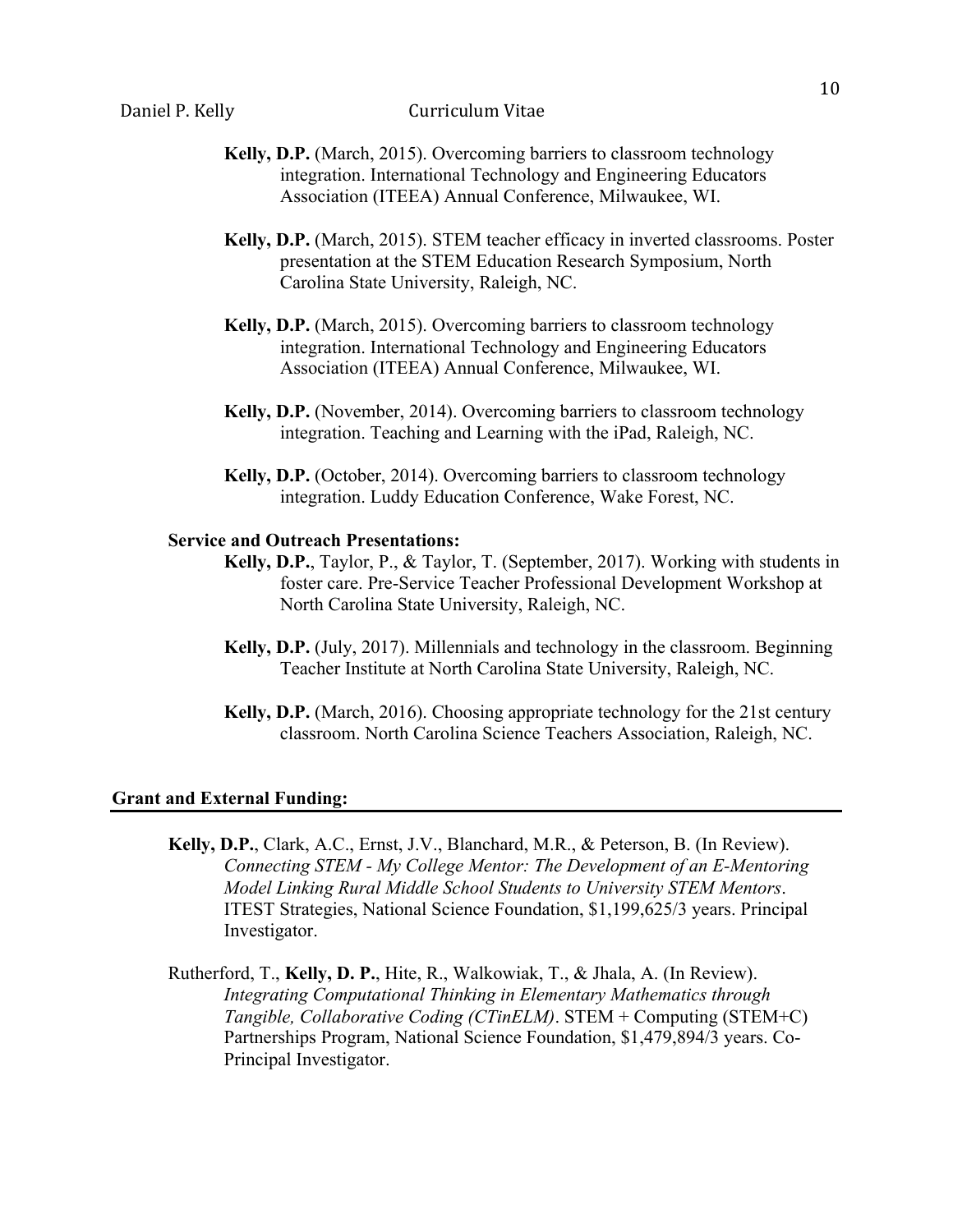- Ernst, J.V., Brown, J., Clark, A.C., **Kelly, D.P.** (2017). *Active Learning Modules to Support Problem-Based Learning: Effects on Engineering Retention and Academic Outcomes of At-Risk Students.* IUSE- Exploration & Design, National Science Foundation, \$599,485/3 years. Institutional Principal Investigator.
- Ernst, J.V., Bottomley, L., Clark, A.C., DeLuca, V.W., & Ferguson, S. (2011). *Transforming Teaching through Implementing Inquiry.* Discovery Research K-12, National Science Foundation, \$1,994,342/5 years. Research Associate (2014- 2015).

## **Outreach and Interdisciplinary Activities:**

- STEM Explorers Summer Camp program to engage foster children in STEM activities
- ConnectingSTEM.org

Collaborative research and educational resource for STEM education

## **Honors and Awards:**

- International Technology and Engineering Educators Association (ITEEA) Emerging Leader Designation (2018)
- Epsilon Pi Tau Robert & Marilyn Wenig Scholarship. (2017)
- Epsilon Pi Tau Robert & Marilyn Wenig Scholarship. (2016)
- Best Presentation Award: A Model for Engineering and Technology Teacher Education Professional Development, 2016 International Education Conference, Venice, Italy (2016)
- Foundation for Technology and Engineering Education (FTEE), International Technology and Engineering Educators Association (ITEEA) and Council on Technology & Engineering Teacher Education (CTETE) 21st Century Leadership Academy Fellow (Class of 2017)
- Foundation for Technology and Engineering Education/Donald Maley Outstanding Graduate Student Award (2016)
- William Everett Warner Graduate Student Research Award (2015)
- Teacher of the Month (February, 2013)
- STEM Educator of the Month (October 2012)
- United States Navy Three Letters of Commendation (1998-1999)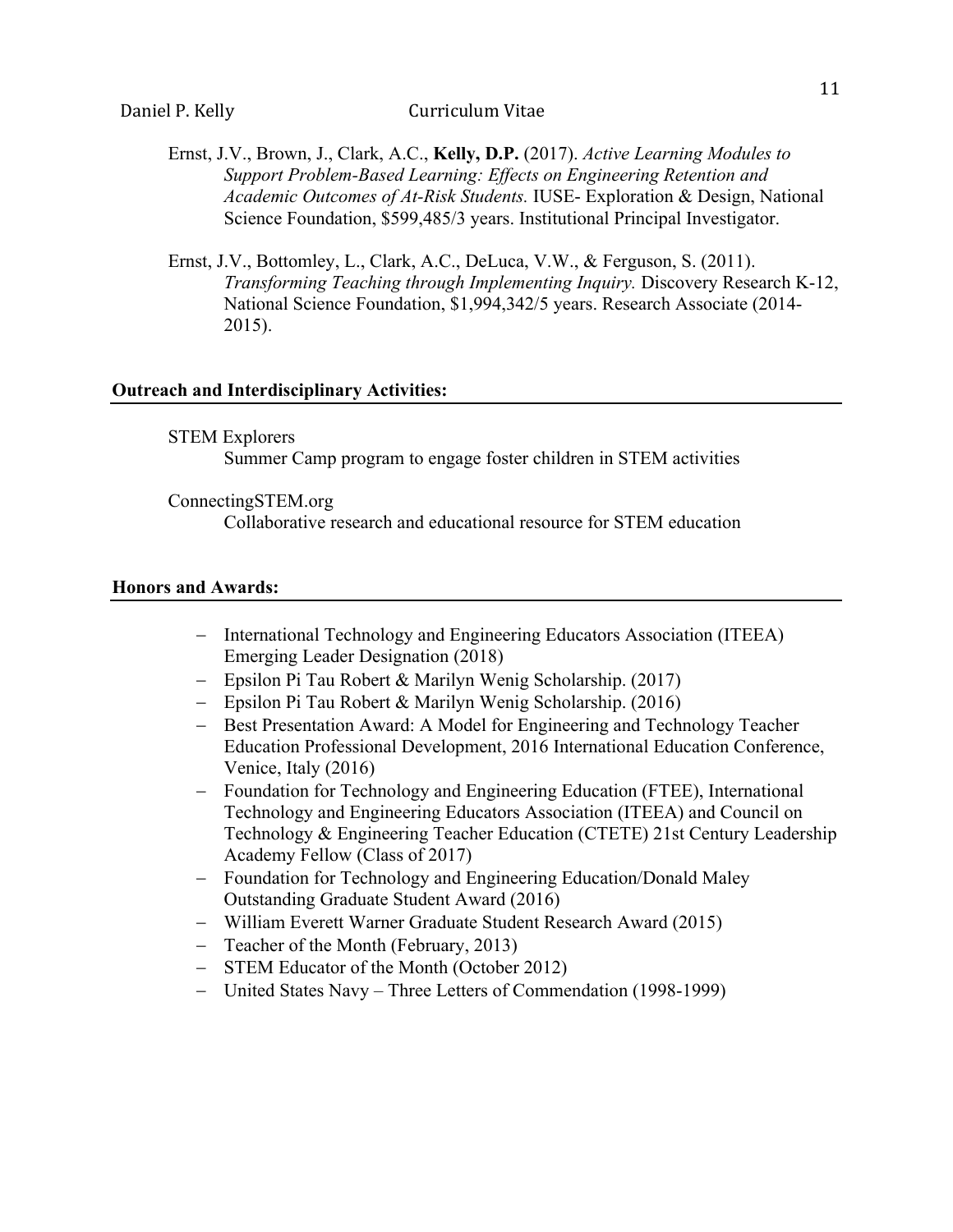## **Service and Leadership:**

#### **Academic:**

- Associate Editor Engineering Design Graphics Journal (2018-present)
- Reviewer, The International Review of Research in Open and Distributed Learning (2017)
- Editorial Board Member, Meridian: A K-16 School Computer Technologies Journal (2016-2017)
- Reviewer, ASEE Annual Conference and Exposition (2017)
- Reviewer, EDGD 72<sup>nd</sup> Annual Mid-Year Conference (2016)
- Reviewer, EDGD 71<sup>st</sup> Annual Mid-Year Conference (2016)
- Reviewer, Meridian: A K-16 School Computer Technologies Journal (2015-2016)
- Reviewer, ASEE Annual Conference and Exposition (2016)
- Reviewer, Clute Institute 2016 International Education Conference (2016)
- Reviewer, EDGD 70<sup>th</sup> Annual Mid-Year Conference (2015)

### **Organizational:**

- Council on Technology & Engineering Teacher Education (CTETE) Chair, Committee on Teacher Revitalization and Retention (2018-present)
- Engineering Design Graphics Division (EDGD) of the American Society for Engineering Education (ASEE) 73rd Annual Mid-year Conference – Program Chair (2019)
- Technology and Engineering Education Collegiate Association Judge (2016)
- GLBT Advocate Program (2016-present)
- Epsilon Pi Tau Honor Society President – Alpha Pi Chapter (2015-present) Vice-president – Alpha Pi Chapter (2014-2015)
- The PUSH Initiative President (2014-present)
- Graduate Student Advisory Board Member (2015-2016)
- Ed Council Epsilon Pi Tau Representative (2015)
- Neal Middle School CTE Department Chair (2011-2012) School Leadership Team Representative (2011-2012)
- Tri-Town Volunteer Rescue Squad, Inc.
	- New York State Certified Emergency Medical Technician (2004-2009) Vice President (2005-2007) Board of Directors (2005-2008)
- North Country Community Health Programs Executive Director (2007-2009)